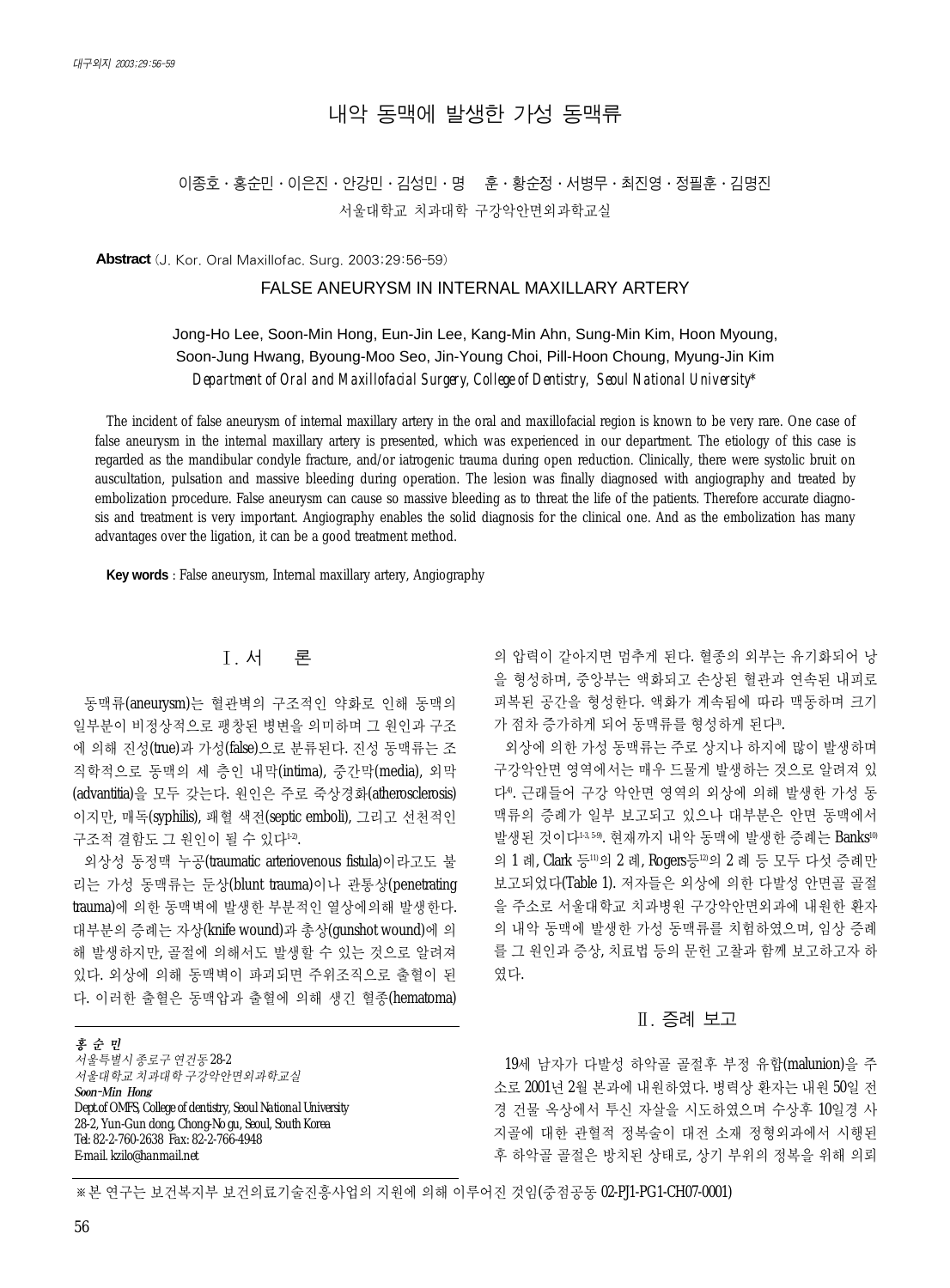| Case<br>No. | Authors                            | Age<br>(Yrs) | <b>Sex</b> | Treatment                | Associated bony fracture | Trauma Type  | Bleeding timing         |
|-------------|------------------------------------|--------------|------------|--------------------------|--------------------------|--------------|-------------------------|
|             | Banks <i>et al</i> <sup>10</sup>   | 43           | M          | Blow to the side of face | Zygoma, Mx midline split | Ligation     | During operation*       |
|             | Clark <i>et al</i> <sup>11)</sup>  | 31           | M          | Blow to the cheek        | Lefort II, Mn Condyle    | Embolization | 8 days after trauma     |
|             |                                    | 65           | M          | Traffic accident         | Lefort I. II. III        | Embolization | 1 day after operation   |
|             | Rogers <i>et al</i> <sup>12)</sup> | 20           | M          | Traffic accident         | Lefort III, Mn body      | Embolization | 16 days after trauma    |
|             |                                    | 23           | M          | Elective high Lefort I   | Elective high LeFort I   | Embolization | 3 hours after operation |

Table 1. Reported cases of false aneurysm of the internal maxillary artery

�No accurate date was documented

Abbreviations M : male, F : female, Mx : maxilla, Mn : mandible



**Fig. 1.** Preoperative skull PA projection showing both condylar fractures, symphysis cominutted fracture, loss of teeth, and malocclusion



Fig. 2. Postoperative skull PA projection showing intermaxillary fixation with wiring on the both condylar areas and mini-plates fixation on the mandibular symphysis



**Fig. 3.** Angiography of left internal maxillary artery showing the thickening of the internal maxillary artery, the formation of the round vascular sac, and the early perfusion of the internal maxillary artery into the vein



Fig. 4. Postembolization status showing nine metal loops inserted under angiography. One was located in the entrance of the artery and the remained eight were located in the vascular sac. After embolization we can observe the absence of the thickening of the wall of the artery and the decrease of the size of the vascular sac.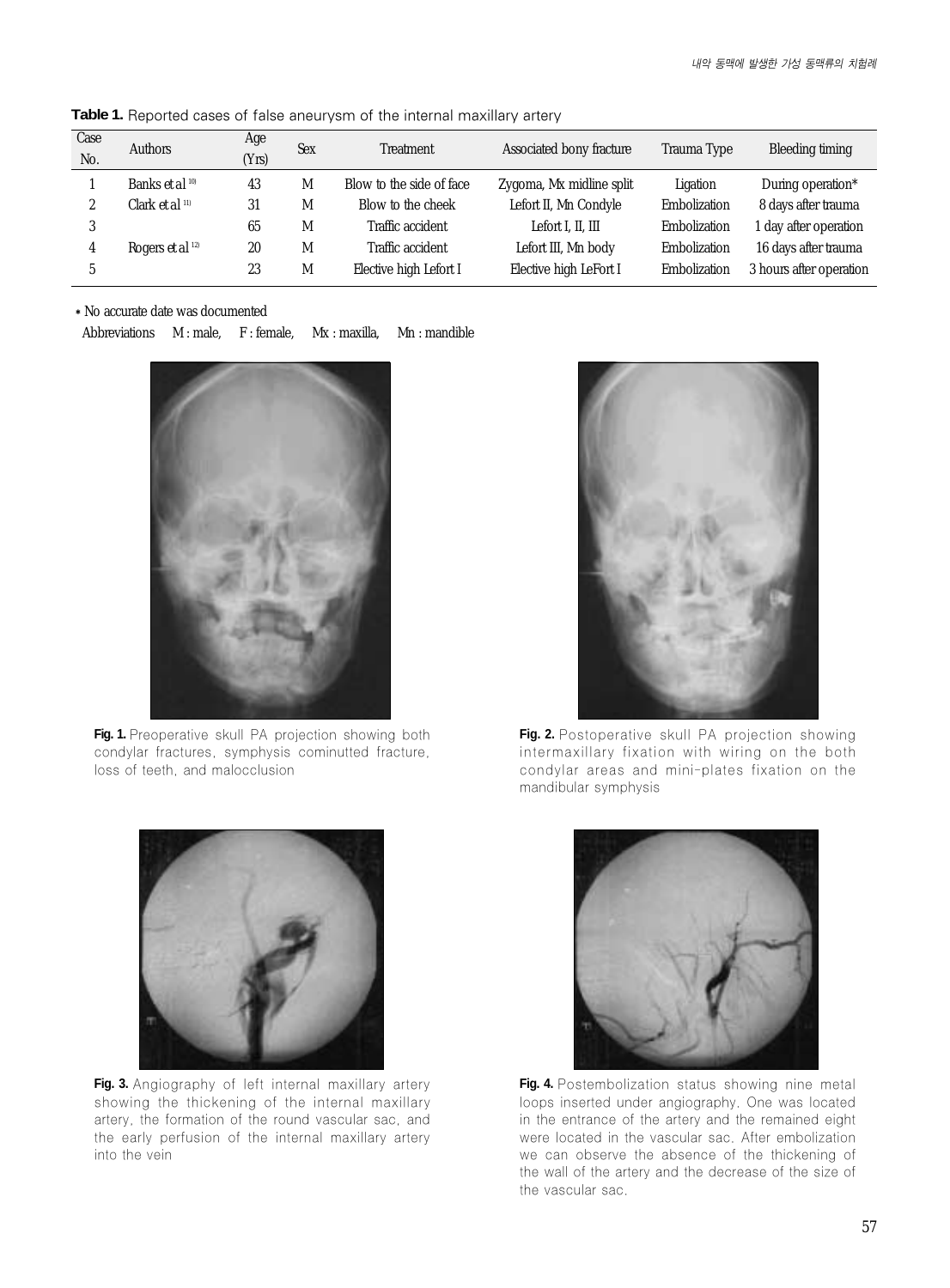되었다. 임상적으로 골절편은 유합되어 있었으며 개구제한과 전 치부 개교합, 그리고 다수 치아의 상실을 보였다. 방사선 검사상, 양측 하악과두, 좌측 근돌기, 하악 정중부의 복잡 골절후의 부정 유합 양상을 보였다(Fig. 1). 상기 검사후 2000년 3월 2일 전신 마 취하에 양측 과두부는 전이부 접근을 통해 강선 고정을 이용한 관혈적 정복술을 시행하였으며 하악 정중부는 구내 접근을 통해 금속판을 이용한 관혈적 정복술을 시행하였다(Fig. 2).

술후 좌측 과두부 정복을 위한 전이부 절개부위에 감염이 발생 하였으며, 감염부 농양 배양 검사 결과 MRSA(Methicillin Resistant Staphylococcus Aureus) 감염으로 진단되어 외과적 배농과 vancomycin을 이용한 항생제 치료를 시행하였다. 감염원 제거를 위 해 2000년 3월 17일 전신 마취하에 스크루와 괴사된 골조각을 제 거를 위해 좌측 과두부에 접근 중 심한 출혈을 보여 농축 적혈구 두 파인트를 수혈하였다. 그러나 원인 혈관의 분리와 지혈이 불 가능하여 Aviten 패킹으로 지혈을 시도하였고, 술 중에 더 이상의 출혈은 없었다.

이후 임상적으로 좌측 안면부에서 박동성 잡음, 촉진 가능한 맥동을 보였으며 상기 증상과 술중 과출혈 소견으로 미루어 혈 관성 병변이 의심되어 2000년 3월 20일 좌측 경동맥의 혈관조영 술을 시행하였다. 그 결과 좌측 내악 동맥에 큰 혈관성 낭과 동맥 혈의 정맥으로의 조기 누출(early venous drainage)을 보여 동정맥 누공(arteriovenous fistula)을 동반한 외상성 가성 동맥류로 진단하 였다(Fig. 3). 2000년 3월 22일 본 병원 진단방사선과에서 다시 혈 관조영술 하에 다수의 금속 고리(coil)를 혈관 낭내에 삽입함으로 써 색전술(embolization)을 시행하였다(Fig. 4). 색전술 후 재출혈 은 없었으며 경쾌되었다.

### Ⅲ. 총괄 및 고찰

본 증례에서 동맥류의 원인은 명확치는 않지만, 하악골골절과 과두 골절 정복술시의 의원적 외상으로 생각해 볼 수 있다. 두경 부 영역에서 외상성 동맥류는 손상 후 4시간 후에 발생한 경우부 터 8개월 후 발생한 경우까지 다양하게 보고되고 있다13, 14). 동맥 류가 혈관 조영술로 진단된 시기는 외상에 의한 골절로부터 약 한달반, 정복술 시행 후 약 보름이 경과하였으므로, 두 가지 모 두 원인으로 생각할 수 있을 것이다. 또는 골절시 약화된 혈관이 정복술시의 외상에 의해 동맥류를 형성 하였을 가능성도 배제할 수 없다고 생각된다.

이 병변은 생명을 위협할 정도의 과다 출혈을 야기할 수 있기 때문에 임상적으로 동맥류를 진단해 내는 것은 중요하다. 동맥 류 진단에 있어서 임상적으로 청진되는 심장 수축기 동안의 잡 음과 촉진되는 맥동은 매우 중요한 의의를 지닌다. 또한 동맥류 가 해부학적으로 비교적 피부와 가까이 위치하면 시진 가능한 부종을 보일 수 있다11). 그러나, 본 증례에서와 같은 접근이 불가 능한 부위의 진단에 있어서 혈관 조영술의 중요성은 의문의 여 지가 없다.

보고된 내악 동맥의 동맥류들은 관골 골절과 상악 구개의 중앙 시상 골절10), 안와저 골절을 동반한 LeFort III 골절, LeFort I 골절12), LeFort II 골절, Lefort I, II, III 복합 골절11)에 의해 발생하였으며, 자 발적인 비출혈이나 골절의 정복술시 과다 출혈의 소견을 보였 다. 모든 증례에 있어서 출혈은 상악동을 통해 비강으로 이루어 졌는데, 이는 LeFort 골절이나 관골 골절로 인해 익돌판에 근접한 내악 동맥의 가지가 손상되었기 때문일 것으로 생각된다. Timothy 등15)은 상악골 절단술에 의해 익돌구개와(pterygopalatine fossa)내에서 내악동맥에 손상이 가해질 수 있음을 보인 바 있으 며 이는 외상에 의한 상악골 골절의 경우에도 적용될 수 있으리 라 볼 수 있을 것이다. 본 증례의 경우 술후 감염원 제거를 위한 접근시 과도한 출혈이 있었으며, 비출혈은 보이지 않았는데 이 는 동맥류의 형성 원인이 과두의 골절과 관련되어 병소의 위치 가 비교적 동맥 근위부에 있었으며, 병소가 상악동의 후방벽을 파괴할 만큼 커져 있지 않았기 때문일 것으로 생각되었다.

내악 동맥에 발생한 동맥류의 치료법으로서, 여러가지 외과적 접근이 고려될 수 있다. Banks 등10)의 증례에서는 외경 동맥의 결 찰이 시도되었즌데, 이는 수술중 출혈량을 상당히 감소시킬 수 있었으나, 두경부 혈관의 풍부한 부행 순환 때문에 완전한 지혈 은 이루어지지 않았다"'. 또한 병소의 지속적 증가를 막아주기 위해서 동맥류 자체를 절제하는 술식을 병행하여야 하는데, Banks 등은 Weber-Fergusson절개를 통해 접근을 시도하였지만 완전한 지혈과 병소의 제거에는 실패하였다. 따라서 이 방법은 예측 불가능하고, 외과적 접근이 힘들며, 완전한 지혈을 이루는 데 불충분한 방법이라고 할 수 있다.

절제법의 대안으로써 내악 동맥의 파열에 의한 비출혈시 주로 사용되던 방법인 내악 동맥 자체의 결찰법을 생각할 수 있다<sup>16</sup>. 그러나 이 방법은 내악 동맥 종말부의 해부학적 변이가 심하여 결찰시 일부 가지를 놓칠 수 있으며 외경 동맥 결찰법에서와 같 이 부행 순환을 고려해야 하기 때문에 술후 재출혈이 10% 정도 로 보고되고 있다17). 더구나, 본 증례와 같은 경우에는 동맥류가 내악 동맥의 근위부에 발생하였기에 그 적용이 불가하다.

마지막 치료법으로서 혈관 조영을 이용한 색전술을 들 수 있 다. 지속적인 비출혈시 내악 동맥에 색전술을 시행하는 것은 이 미 일반적인 시술이다. 더구나 Lanigan 등18)은 Lefort I 골 절단술 시행후의 출혈에 있어 혈관 조영과 이를 이용한 색전술을 이전 의 외과적 술식이 비성공적인 경우 치료 기준으로 제시한 바 있 다.

혈관 조영과 이를 이용한 색전술은 관혈적인 결찰법에 비해 덜 침습적이며 출혈과 병소의 해부학적 위치를 찾아준다는 장점이 있다. 또한 치료적 색전술이 불가능한 경우에 혈관 조영술 자체 만으로도 혈관 구조의 해부학적 위치를 보여줌으로써 보다 정확 한 외과적 접근을 계획할 수 있도록 해 준다"2. 본 증례에서와 같 은 병소의 해부학적 접근이 매우 어려운 경우 혈관 조영과 색전 술은 유일한 치료 방법으로 생각된다. 보고된 내악종맥의 동맥 류들 또한 Banks 등의 증례만을 제외하고는 혈관 조영을 이용한 색전술로 치료하였다. 따라서, 내악동맥에 발생한 동맥류의 치 료법으로 혈관 조영과 색전술은 외과적 접근이 어렵거나 실패한 경우 유용한 방법이라고 생각할 수 있을 것이다. 색전술에 사용 되는 재료로는 금속 고리, PVA foam, gel foam, 실리콘 구(silicone